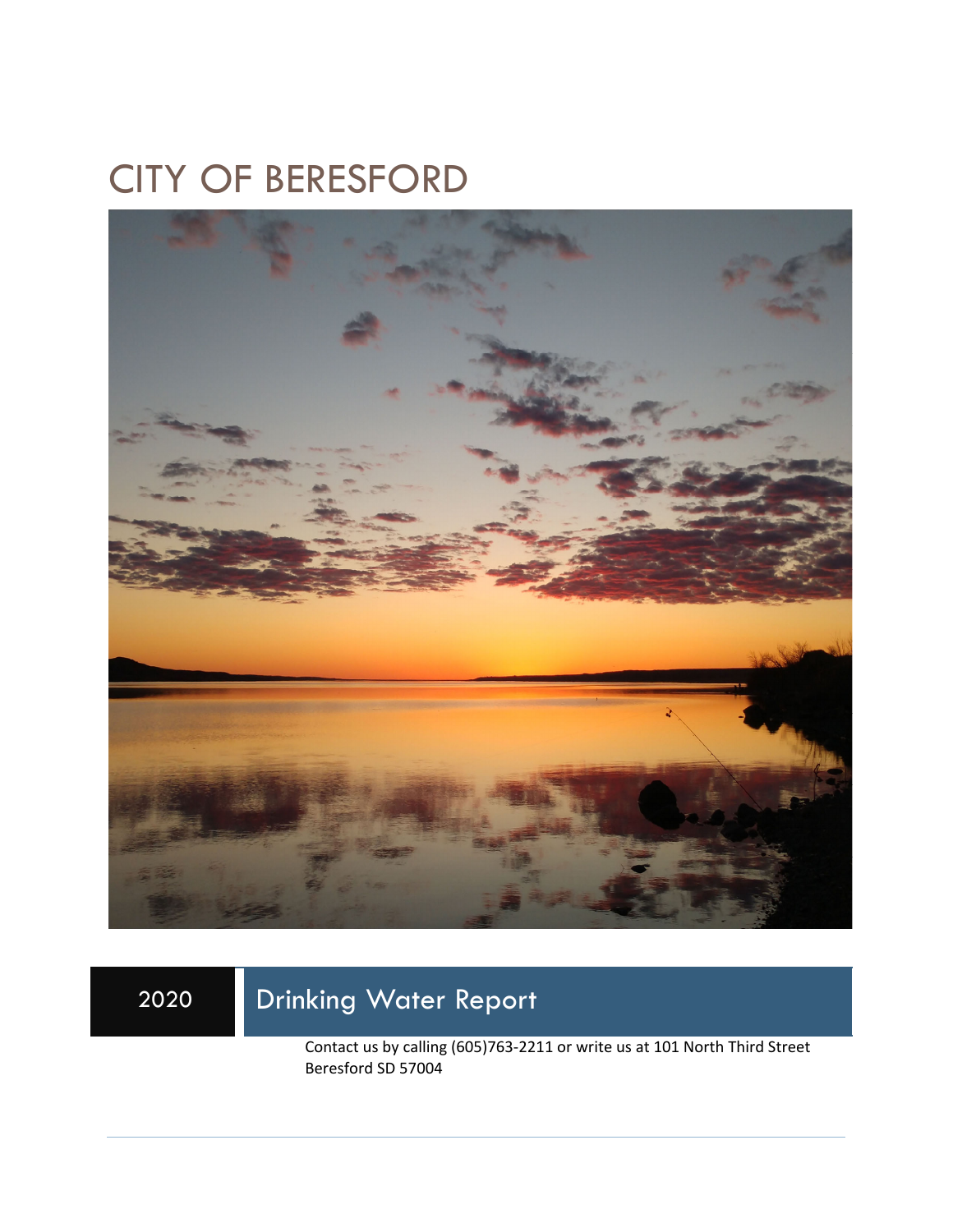# City of Beresford

#### **DRINKING WATER REPORT**

### WATER QUALITY

Last year, the City of Beresford monitored your drinking water for possible contaminants. This report is a snapshot of the quality of the water that we provided last year. Included are details about where your water comes from, what it contains, and how it compares to Environmental Protection Agency (EPA) and state standards. We are committed to providing you with information because informed customers are our best allies.

#### **Water Source**

We serve more than 2,005 customers an average of 176,000 gallons of water per day. Our water is groundwater that we purchase from another water system. The state has performed an assessment of our source water and they have determined that the relative susceptibility rating for the Beresford public water supply system is high.

**For more information about your water and information on opportunities to participate in public meetings, call (605)763-2211 and ask for Elaine Johnson.** 

#### **Additional Information**

The sources of drinking water (both tap water and bottled water) include rivers, lakes, streams, ponds, reservoirs, springs, and wells. As water travels over the surface of the land or through the ground, it dissolves naturally-occurring minerals, and can pick up substances resulting from the presence of animals or from human activity.

Contaminants that may be present in source water include:

- *Microbial contaminants*, such as viruses and bacteria, which may come from sewage treatment plants, septic systems, agricultural livestock operations, and wildlife.
- *Inorganic contaminants*, such as salts and metals, which can be naturally-occurring or result from urban stormwater runoff, industrial or domestic wastewater discharges, oil and gas production, mining, or farming.
- *Pesticides and herbicides,* which may come from a variety of sources such as agriculture, urban stormwater runoff, and residential uses.
- *Organic chemical contaminants*, including synthetic and volatile organic chemicals, which are byproducts of industrial processes and petroleum production, and can also come from gas stations, urban stormwater runoff, and septic systems.
- *Radioactive contaminants*, which can be naturally-occurring or be the result of oil and gas production and mining activities.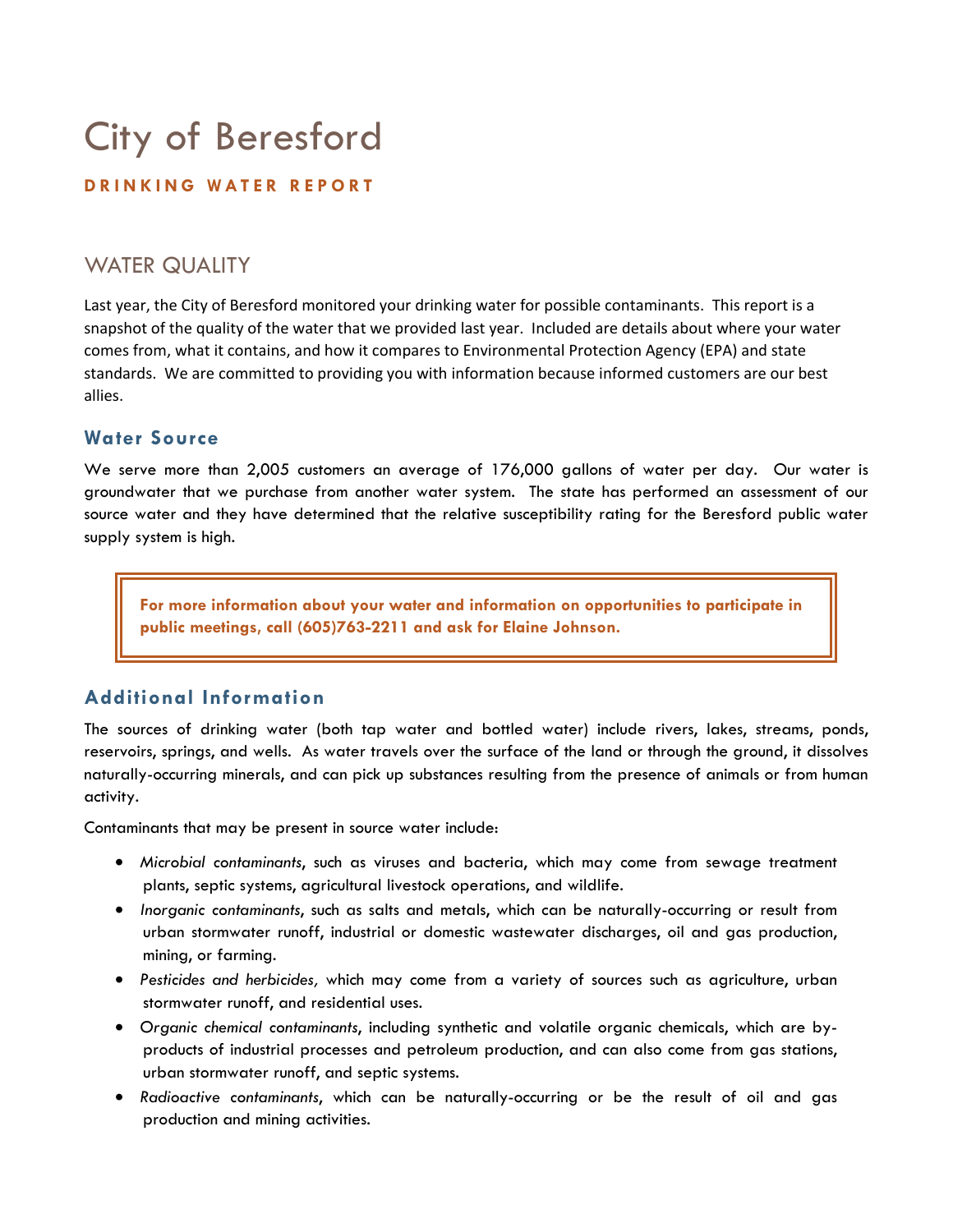In order to ensure that tap water is safe to drink, EPA prescribes regulations which limit the amount of certain contaminants in water provided by public water systems. FDA regulations establish limits for contaminants in bottled water which must provide the same protection for public health.

Drinking water, including bottled water, may reasonably be expected to contain at least small amounts of some contaminants. The presence of contaminants does not necessarily indicate that water poses a health risk. More information about contaminants and potential health effects can be obtained by calling the Environmental Protection Agency's Safe Drinking Water Hotline (800-426-4791).

Some people may be more vulnerable to contaminants in drinking water than the general population. Immunocompromised persons such as persons with cancer undergoing chemotherapy, persons who have undergone organ transplants, people with HIV/AIDS or other immune system disorders, some elderly, and infants can be particularly at risk from infections. These people should seek advice about drinking water from their health care providers. EPA/CDC guidelines on appropriate means to lessen the risk of infection by *Cryptosporidium* and other microbial contaminants can be obtained by calling the Environment Protection Agency's Safe Drinking Water Hotline (800-426-4791).

If present, elevated levels of lead can cause serious health problems, especially for pregnant women and young children. Lead in drinking water is primarily from materials and components associated with service lines and home plumbing. The City of Beresford public water supply system is responsible for providing high quality drinking water, but cannot control the variety of materials used in plumbing components. When your water has been sitting for several hours, you can minimize the potential for lead exposure by flushing your tap for 30 seconds to 2 minutes before using water for drinking or cooking. If you are concerned about lead in your water, you may wish to have your water tested. Information on lead in drinking water, testing methods, and steps you can take to minimize exposure is available from the Safe Drinking Water Hotline or at *http://www.epa.gov/safewater/lead*.

#### **Detected Contaminants**

The attached table lists all the drinking water contaminants that we detected during the 2020 calendar year. The presence of these contaminants in the water does not necessarily indicate that the water poses a health risk. Unless otherwise noted, the data presented in this table is from testing done January 1 – December 31, 2020 The state requires us to monitor for certain contaminants less than once per year because the concentrations of these contaminants are not expected to vary significantly from year to year. Some of the data, though representative of the water quality, is more than one year old.